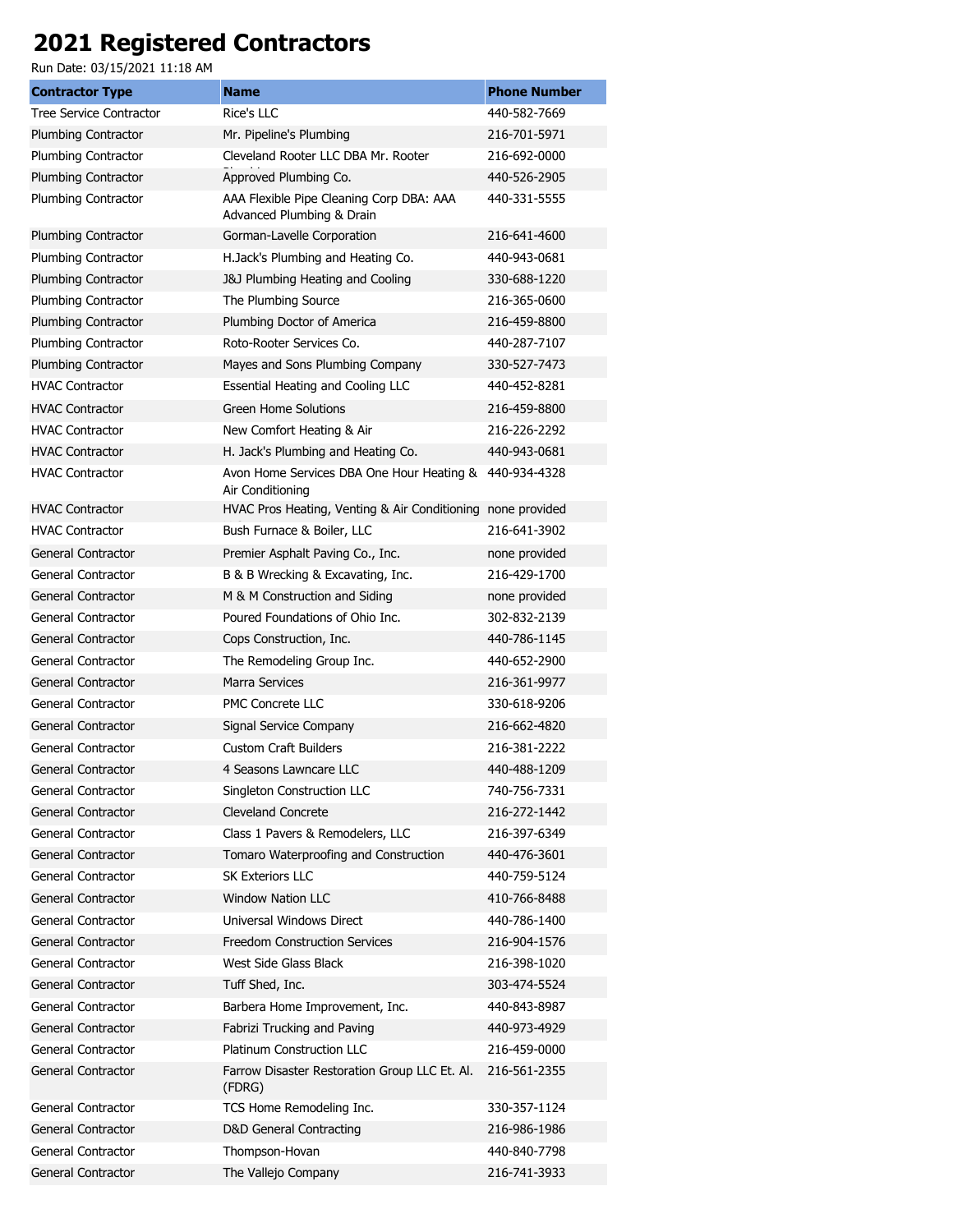| General Contractor           | West Roofing Systems Inc.                | 440-355-9929     |
|------------------------------|------------------------------------------|------------------|
| General Contractor           | Great Lakes Fence                        | 216-441-2600     |
| General Contractor           | Ram-Con                                  | 440-935-7842     |
| General Contractor           | Great Day Improvements                   | 216-341-7700     |
| General Contractor           | <b>Schirmer Construction LLC</b>         | 440-716-4900 x49 |
| General Contractor           | Mr. Excavator, Inc.                      | 440-256-2008     |
| General Contractor           | LeafFilter North, LLC                    | 330-655-7107     |
| General Contractor           | Cleveland Custom Builders and Remodeling | none provided    |
| General Contractor           | Claud Myrick LLC                         | 216-264-6035     |
| General Contractor           | Feazel Roofing Company                   | 614-898-7663     |
| General Contractor           | West Side Roofing Co.                    | 216-898-1900     |
| <b>General Contractor</b>    | Independence Excavating Inc.             | 216-524-1700     |
| General Contractor           | HD Bathpro DBA Re-Bath                   | 216-377-2480     |
| General Contractor           | 5 Star Insulation                        | none provided    |
| General Contractor           | Utilities Construction Co.               | 216-381-8100     |
| General Contractor           | The Home Corporation of Ohio             | 216-421-2323     |
| General Contractor           | SCS Environmental Contracting, Inc.      | 260-497-9006     |
| General Contractor           | ALL Erection & Crane Rental Corp.        | 216-524-6550     |
| General Contractor           | Mastronardi Construction LLC             | 440-341-6970     |
| General Contractor           | Window World Penn Ohio                   | 330-726-0200     |
| General Contractor           | Ohio State Home Services                 | 330-467-1055     |
| <b>General Contractor</b>    | Empire Window Company                    | 440-232-1550     |
| General Contractor           | Warren Roofing & Insulating Co.          | 440-439-4404     |
| General Contractor           | MasTec North America, Inc.               | 336-672-4662     |
| General Contractor           | Roof Maintenance Management USA, LLC dba | 859-817-2260     |
|                              | RMM Cleveland, LLC                       |                  |
| General Contractor           | American Pinnacle Construction, Inc.     | 330-740-0100     |
| General Contractor           | <b>Holton Wise Contracting</b>           | 216-661-6633     |
| General Contractor           | <b>Vytex Corporation</b>                 | 301-362-1000     |
| General Contractor           | Demotrax LLC                             | 216-410-9786     |
| General Contractor           | Marcus Sebastian Management              | none provided    |
| General Contractor           | Cunningham Paving Company                | 216-581-8600     |
| <b>General Contractor</b>    | Final Touch Construction                 | 440-730-4214     |
| General Contractor           | Cook Paving & Construction Co., Inc.     | 216-267-7705     |
| General Contractor           | Third Sun Solar, LLC                     | 740-331-4984     |
| General Contractor           | Terrace Construction Company, Inc.       | 216-739-3170     |
| General Contractor           | SamCo Concrete Co. Inc.                  | 330-659-6607     |
| General Contractor           | Masonry Restoration-Maintenance Inc.     | 216-883-1526     |
| Fire Protection              | <b>Ullman Electric</b>                   | 216-432-5777     |
| Fire Protection              | S.A. Comunale Co., Inc.                  | 330-706-3040     |
| <b>Fire Protection</b>       | Johnson Controls Security Solutions LLC  | none provided    |
| <b>Fire Protection</b>       | Lake Erie Electric, Inc.                 | 440-835-5565     |
| <b>Electrical Contractor</b> | Lake Erie Electric, Inc.                 | 440-835-5565     |
| <b>Electrical Contractor</b> | Third Sun Solar, LLC                     | 740-331-4984     |
| <b>Electrical Contractor</b> | Duffy's Electric                         | 440-341-7892     |
| <b>Electrical Contractor</b> | Dependable Electric                      | 440-845-8661     |
| <b>Electrical Contractor</b> | Butterfly Inc, DBA Mr. Electric          | 440-892-7777     |
| <b>Electrical Contractor</b> | Emery Electric Inc.                      | 330-963-7811     |
| <b>Electrical Contractor</b> | Johnson Controls Security Solutions LLC  | 561-912-6108     |
| <b>Electrical Contractor</b> | <b>Ullman Electric</b>                   | 216-432-5777     |
| <b>Electrical Contractor</b> | J.W. Didado Electric, LLC                | 330-374-0070     |
| <b>Electrical Contractor</b> | <b>TRC Electric</b>                      | none provided    |
| <b>Electrical Contractor</b> | <b>AC Electric</b>                       | 330-659-0700     |
| <b>Electrical Contractor</b> | ESP Electrical Contractors Inc.          | 216-398-8442     |